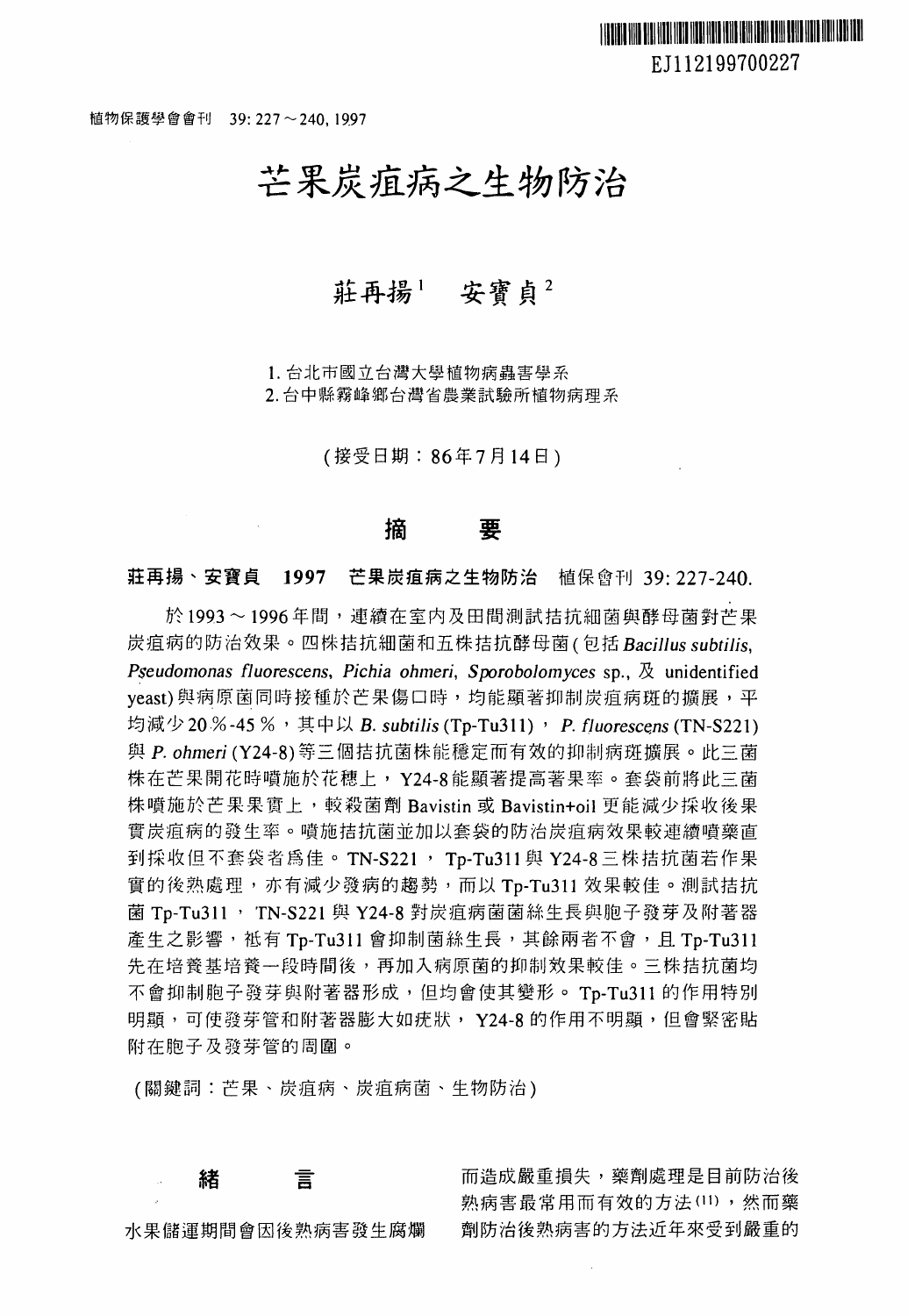關切,主要因為後熟病害病原菌業已對部 份藥劑產生抗藥性,且藥劑殘留於水果及 污染環境,可能危害火體健康,因此尋找 替代策略防治後熟病害,普遍受到重視 ( <sup>12</sup> <sup>22</sup> <sup>23</sup> <sup>29</sup> 30) 。以措抗菌替代藥劑防治後 熟病害,已在一些後熟病害證明有效 (6,7,8,13,14,15, 21,25,26,31),惟其是否具商品 價值則取決於生物防治效果的穩定性和經 濟效益(12)。由於水果的儲運經常在特定 的控制環境下進行 (30) ,容易利用少量措 抗菌在此種特定的條件下處理水果,可能 有助於生物防治效果的穩定性和符合經濟 原則,因此水果後熟病害生物防治的研 究,近年有迅速的進展。雖然田間自然環 境變異大,而導致生物防治效果不穩定 (9,19,29) ,然其具有取代部份化學藥劑而成 為綜合防治一環的潛能 (12) ,目前還是普 遍受到重視。但有關炭痘病生物防治研究 的資料,無論在田間或後熟病害卻很少(16)。

芒果炭痘病為芒果產業最重要的病害 之一,能危害芒果花穗、果實、葉片及幼 嫩枝條,對芒果產量與品質影響至鉅(1,2,3)。 在台灣引起本病的病原菌主要有二種,即 *Co*lJ*etotrichum gloeosporioides* Penz. 及 c acutatum Simonds<sup>(4),</sup>而以前者較爲重要 (1,2,3,4) 。病原菌除了行傷口感染外,更具 有潛伏感染的特性 (1,2,24) ; 在果實成熟後 才出現病斑,造成果實腐爛,不耐儲運。 本省主要芒果品種"愛文 (Irwin)" 對炭瘟 病十分感病,因此本病成為台灣芒果外銷 的限制因子 (2) 。關於芒果炭痘病的防治, 主要是在田間定期噴施化學藥劑 (24),然 因反覆噴施的結果,病原菌已對部份藥劑 產生抗藥性 (27) 。另一方面,藥劑殘留在 生食的果實上,可能對人體健康造成不良 的影響,因此尋找替代措施極為重要。本 文乃是報導以措抗細菌和酵母菌於田間施 用及作採收俊果實處理防治芒果炭痘病的 結果,並討論其可能的實用性。

### 材料與方法

#### 供試菌株

本研究所用之措抗細菌及酵母菌,係 第一作者自香蕉果皮分離且對香蕉炭瘟病 具防治效果 (8), 該等拮抗菌均培養於 PDAY (PDA supplemented with 0.1 % yeast extract) 備用。芒果炭痘病菌則選用 第 II 菌群菌株 5-26 培養於 PDA 備用 (4) 。

#### 措抗菌對炭痘病病斑擴展的抑制效果

市場買回的愛文芒果經水洗陰乾後, 以殺菌刀片在果實表面製造傷口 (2 mm ×  $2$  mm  $\times$   $2$  mm), 每個果實有五個傷口。 每個傷口滴入 10 μl 的病原菌胞子懸浮 液,待其陰乾後,立即滴入 10μl 拮抗菌 體懸浮液,並以滴入 10µ 無菌水為對照 。經處理的芒果放入塑膠袋內,置於溫 室下,每兩天量病斑大小一次,直到第 10 天為止。每處理 5 重複,每個果實的 5 個傷口分別接種不同措抗菌。試驗重複進 行三次,試驗結果以 SAS 統計程式分析。

炭疽病菌在 25 ℃照光培養於 PDA 經  $10 \t{R}$  後, 洗下胞子, 調整為  $2 \t{N}$   $10<sup>4</sup>$ spores/ml 。拮抗細菌與酵母菌則培養在  $P$ DAY 斜面 2 天後,調整菌體濃度為 2  $\times$  $10^8$  cells/ml  $\circ$ 

#### 措抗菌對芒果著果率之影響

<sup>250</sup> ml 三角瓶內分裝 <sup>75</sup> ml PDBY 營養液 (Difco PDB 24 g, Yeast extract 1 g, Distilled water 1000 ml), 高壓殺菌後, 分別加入措抗菌 TN-S221 *(Pseudomonas*  fluorescens ) Tp-Tu311 (Bacillus subtilis) Y24-8 ( *Pichia Ohmeri)* 在室溫下振 盪培養 (130 rpm) 三天, 以此菌液直接噴 灑於正在開花的花穗上。採用單花穗處 理,每種拮抗菌在每株芒果樹噴濕 10 花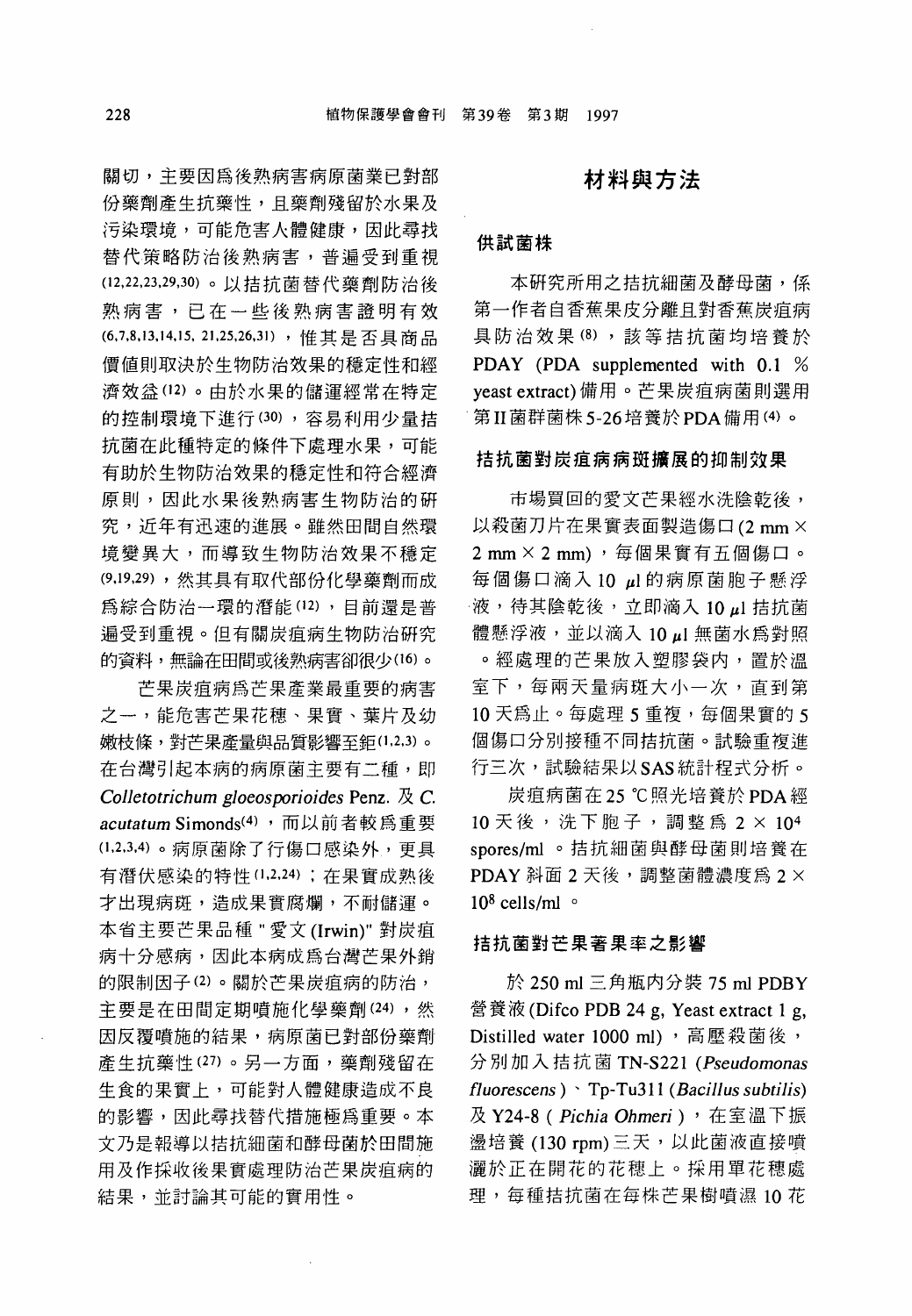穗,每處理噴3株芒果樹,俟生理落果 結束後,調查每花穗的結果數。本試驗分 別於 1993年2月1日於台中中興大學葡萄 中心及 2 月 16 日與 3 月 2 日以及 1994年3 <sup>21</sup> 日與 <sup>11</sup> 日於嘉義農業試驗分所 處理愛文芒果,並於 1994年4月8日在台 中縣新社鄉處理愛文與金煌芒果。

#### 田間防治試驗

將 TN-S221、 Tp-Tu311 及 Y24-8 三 株拮抗菌接種於 PDBY (Potato dextrose broth supplemented with 0.1 % yeast extract),在室溫下振盪培養(130rpm)三 天,調整菌體濃度約為108/ml。在玉井試 驗田,於 1993年5月11日以拮抗菌液與 Bavistin 20  $g$  + Triton X-114 1 ml + water <sup>10</sup> 公升及前述樂劑而加夏油乙 <sup>100</sup> ml 配方分別噴施全株愛文芒果後,立即套 袋;而 <sup>1994</sup> <sup>31</sup> 日則分別以括抗菌 及撲克拉錳 6.000 倍液噴施。另於 1995年 及1996年於芒果開花時開始噴施,每個 月噴施一次,共四次。噴施時,以手動噴 霧器噴灑全株,直到茵液滴下為止,每處 理三棵芒果樹,最後一次噴施後並套袋。 採收時,每棵樹採果 20 粒,以 Ethrel 2.000 倍液催熟,並逐日記錄病斑出現情 形。

#### 後熟處理之措抗菌防病效果

將拮抗菌稀釋為 108/ml,把市場上買 回的愛文芒果浸在菌體懸浮液 2~3分鐘 後取出,放在塑膠籃內,置於室溫下,逐 日觀察炭疽病出現的情形。每處理三重 複,每重複20粒果實,試驗重複兩次。

#### 炭痘病菌對各措抗菌反應之比較

拮抗菌 TN-S221、 Tp-Tu311 及 Y24-8經培養於 PDAY 二天後,收集菌體,配 製成菌體懸浮液濃度為 10<sup>8</sup>cfu/ml 。炭疽 病菌胞子由培養基上以無菌水洗下,配成

10<sup>4</sup>/ml 之胞子懸浮液。在凹玻璃内同時加 入各50μl 之拮抗菌與炭疽病菌胞子, 將 此凹玻璃置於濕室内,在 25 ℃培養 24~ 36 小時後,觀察炭疽病菌的胞子發芽及附 著器的形成。每處理四重複,試驗重複兩 次。

進行對峙培養時,將 PDAY 平板分成 四個部份,在培養基邊緣分別滴上 10μl 的拮抗菌液,接種後 0、24 和 48 小時, 再將炭瘟病茵茵絲塊 (dia.6mm) 接種到培 養基中央,在 25 ℃培養 8 天後,觀察結 果。每時間處理重複六個培養血,試驗重 複兩次。

# たいませんです。<br>結びの果て

#### 措抗菌對炭痘病斑擴展之抑制

四株括抗細菌及五株措抗酵母菌與病 原菌同時接種於芒果傷口時,均能顯著抑 制炭疽病斑的擴展,平均抑制  $20\% \sim 45$ % (表一) ,三次試驗的結果雖稍不間, 不過以 P. fluorescens (TN-S221) · B. *subt*i1*is* (Tp-Tu311) P. *ohmeri* (Y24-8) 等三個菌株能穩定而有效的抑制病斑擴 展,平均分別抑制 45 %、 42 %及 34 %。

#### 結抗菌對芒果著果率之影響

將 TN-S221、 Tp-Tu311 及 Y24-8 噴 施於芒果花穗上, <sup>1993</sup> 年的三次試驗結 果顯示 TN-S221 與 Tp-Tu311 對結果率並 沒有影響,但 Y24-8 除在嘉義試驗所的 第一次試驗外,其餘兩次試驗,均能顯著 提高結果率(表二) <sup>0</sup><sup>1994</sup> 年在嘉義試驗 分所的試驗,因蟲害發生嚴重,沒有取得 結果。但以措抗酵母菌 Y24-8 噴於台中縣 新社鄉的愛文與金煌,均能顯著提高著果 率(表三),在噴施拮抗菌後35天,愛文 每花穗平均著果 8.2 個,對照組則僅有 4.6 個,增加 78 %;而在 80 天後,每花穗平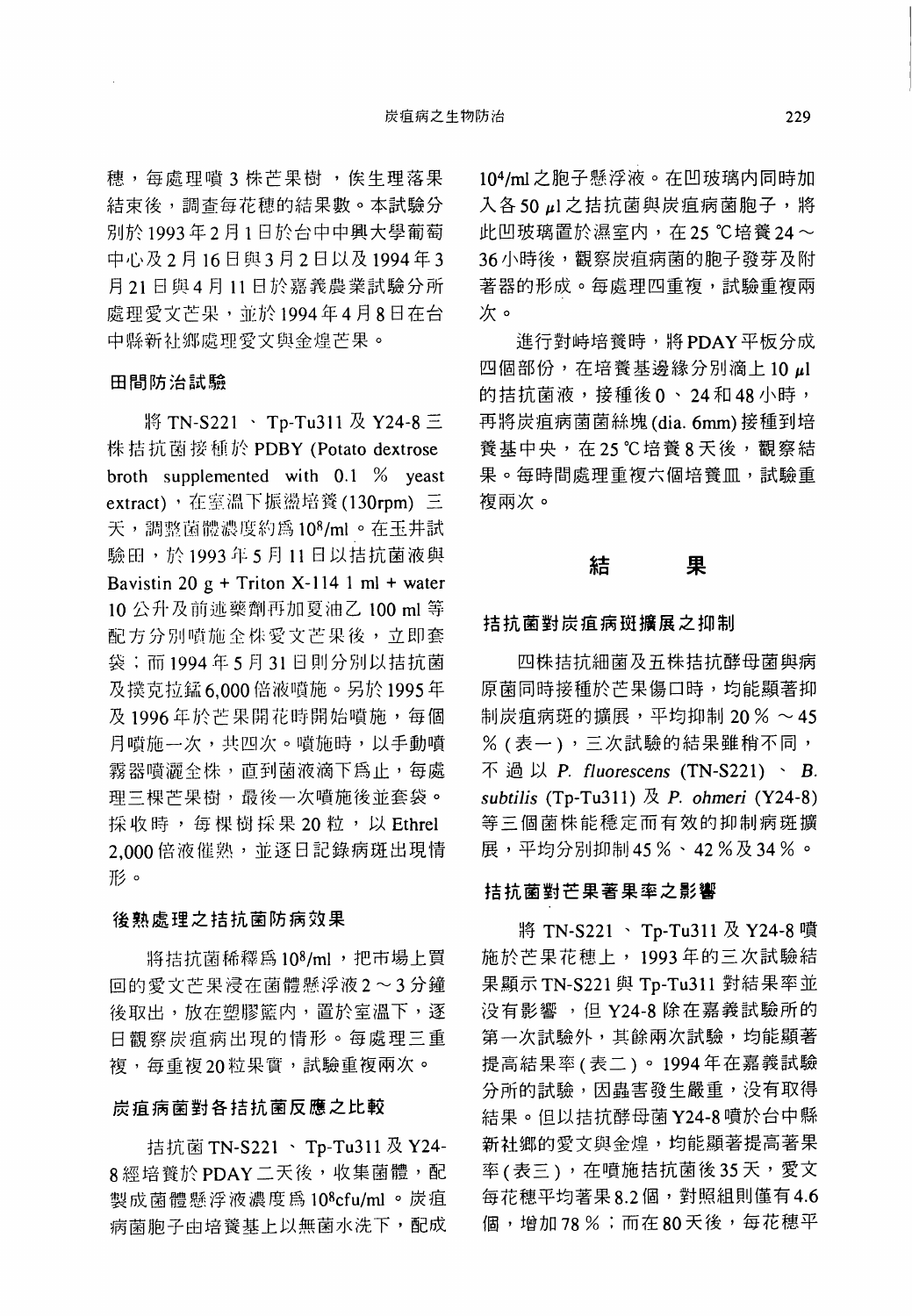|                          |                   |              |                   |    | Lesion size (mm) |    |                    |             |
|--------------------------|-------------------|--------------|-------------------|----|------------------|----|--------------------|-------------|
| Antagonist <sup>1)</sup> | $Exp-1$           |              | $Exp-2$           |    | Exp-3            |    | Average            |             |
| Bacterium                |                   |              |                   |    |                  |    |                    |             |
| <b>TN-S221</b>           |                   | 7.2 $bc^{2}$ | 10.2 <sub>b</sub> |    | 8.8 ab           |    | 8.7 c              |             |
| <b>TN-Y511</b>           | 7.8               | bc           | 14.6              | a  | 9.6              | ab | 10.7 <sub>bc</sub> |             |
| <b>TN-Y21</b>            | 11.0 <sub>b</sub> |              | 16.2 a            |    | 9.0 ab           |    | 12.1               | $\mathbf b$ |
| $Tp-Tu311$               | $5.2\phantom{0}c$ |              | 13.8 ab           |    | 8.4 b            |    | 9.1 <sub>c</sub>   |             |
| Yeast                    |                   |              |                   |    |                  |    |                    |             |
| $Y11-1$                  | 7.4 bc            |              | 15.8 a            |    | 11.0             | ab | 11.4 <sub>b</sub>  |             |
| $Y11-2$                  | 10.8 <sub>b</sub> |              | $14.2$ ab         |    | 10.2 ab          |    | 11.7 <sub>b</sub>  |             |
| $Y23 - 10$               | 11.2 <sub>b</sub> |              | $14.2$ ab         |    | 9.2 ab           |    | 11.5 <sub>b</sub>  |             |
| $Y24 - 7$                | 11.2 <sub>b</sub> |              | $13.2$ ab         |    | $10.2$ ab        |    | 11.5 <sub>b</sub>  |             |
| $Y24 - 8$                | 11.0              | - b          | 12.8              | ab | 7.6              | b  | 10.5 bc            |             |
| Control                  | 17.2 a            |              | 17.2              | a  | 13.0             | a  | 15.8               | a           |

表一、措抗菌對芒果炭痘病斑擴展之抑制效果

Table 1. Effect of antagonists on lesion expansion inhibition on mango anthracnose

1) TN-S221 and TN-Y511 are identified as *Pseudomonas fluorescens*, Tp-Tu311 and TN-Y21 are *Bacillus subtilis*, Y11-1 and Y11-2 are *Sporobolomyces sp.*, Y24-7 and Y24-8 are Pichia ohmeri, and Y23-10 is an unknown yeast.

<sup>2)</sup> Means in each column followed by the same letter are not significantly different at  $P=$ 0.05 according to Duncan's multiple range test.

#### 表二、措抗菌對芒果苦果率之影響(1993)

|  |  | Table 2. Effect of antagonists on fruit set of mango in 1993 |  |  |  |
|--|--|--------------------------------------------------------------|--|--|--|
|--|--|--------------------------------------------------------------|--|--|--|

|            |                     | Fruit/inflorescence <sup>1)</sup> |                  |
|------------|---------------------|-----------------------------------|------------------|
| Antagonist | $Exp-1$             | $Exp-2$                           | $Exp-3$          |
| TN-S221    | $1.5 \text{ a}^{2}$ | $2.1$ ab                          | 0.0 <sub>b</sub> |
| Tp-Tu311   | 2.4 a               | $1.7$ ab                          | 0.1 <sub>b</sub> |
| $Y24 - 8$  | 1.9 <sub>a</sub>    | 2.5 a                             | 1.2 a            |
| Control    | $2.1\ a$            | 1.0<br>b                          | 0.1<br>b         |

1) Exp-l and Exp-2 were conducted in Chiayi Agricultural Experiment Station, and Exp-3 in Grape Research Center, National Chung Hsing University.

<sup>2)</sup> Means in each column followed by the same letter are not significantly different at  $P=$ 0.05 according to Duncan's multiple range test.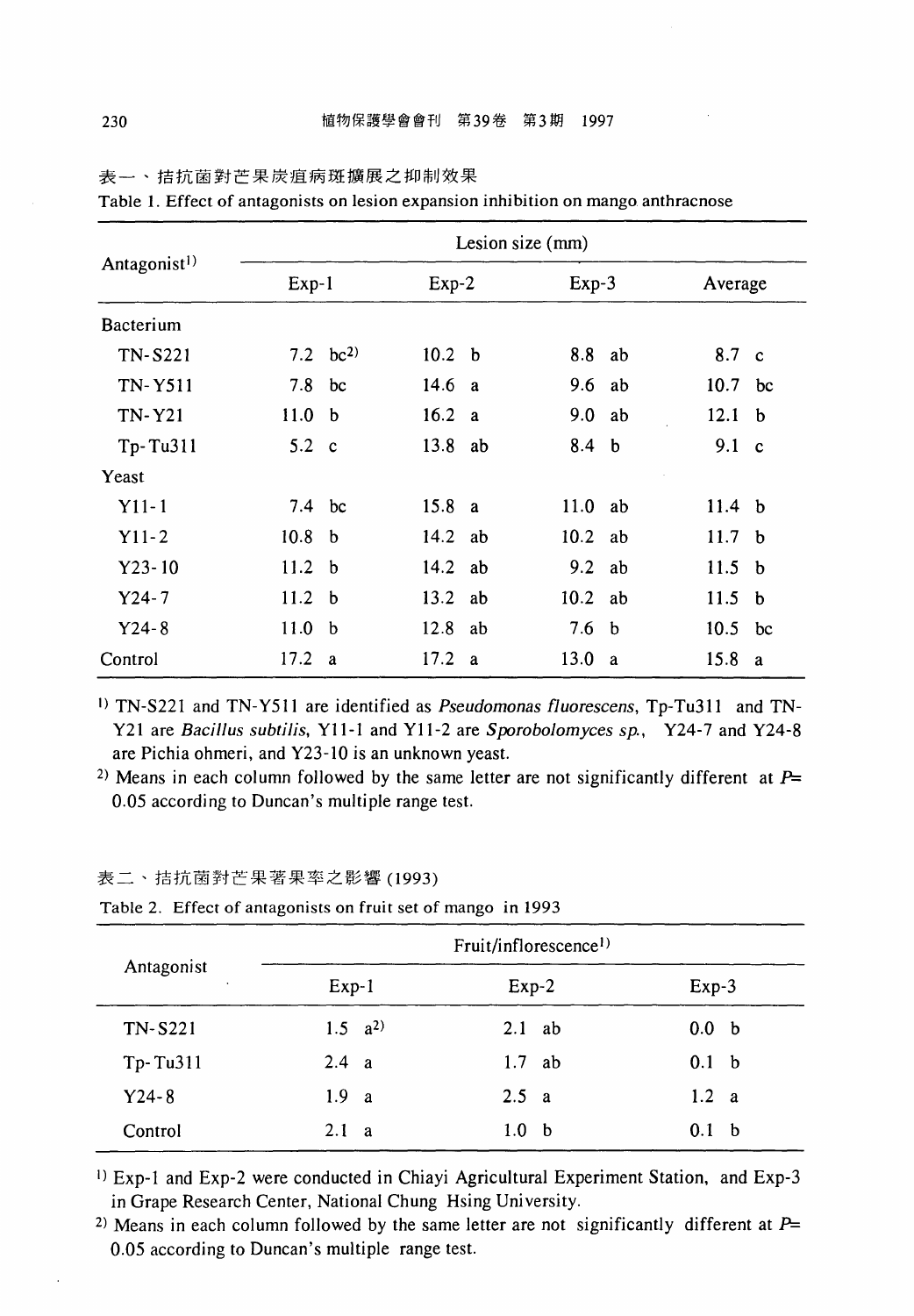#### 表三、措抗菌對芒果著果率之影響(1994)

|           |                  |         | Fruit/inflorescence <sup>1)</sup> |
|-----------|------------------|---------|-----------------------------------|
| Cultivar  | Days after spray | $Y24-8$ | Control                           |
| Irwin     | 35               | 8.2     | 4.6                               |
|           | 80               | 2.7     | 0.3                               |
| Kinghuang | 35               | 2.5     | 1.4                               |
|           | 80               | 0.6     | 0.2                               |

Table 3. Effect of antagonists on fruit set of mango in 1994

1) Yeast Y24-8 *(Pichia ohmeri)* at a concentration of 108 cell /ml was sprayed to inflorescence on April 8, 1994. Each value is an average of 18 inflorescenses for Irwin, and 23 inflorescences for Kinghuang.

均著果 2.7個,對照組只剩下 0.3 個,增加 9倍。金煌在噴施拮抗菌 35 天後,每花穗 平均著果 2.5 個,對照組為 1.4 個,亦增加 78 %; 在 80 天後噴施拮抗菌者仍有 0.6 個,而對照組只剩0.2個,增加3倍。

#### 田間防治試驗

1993年的試驗結果顯示,套袋芒果能 顯著降低炭疽病的發生(表四),不套袋 芒果於採收後放置 4天,炭疽病出現率已 達 20.8 %, 以後迅速增加, 第7天達 79.2 %, 而第 11 天達 100 %; 反之, 套 袋芒果於第6天才出現炭疽病,第11天 發病率為 60 %, 即使到第 15 天, 仍舊 約有 <sup>12</sup> %的芒果沒有出現炭痘病。

套袋芒果於套袋前,施用一次藥劑 Bavistin Bavistin + oil 並不能增加防治 效果(表四)。Bavistin處理的芒果,反而 加速炭疽病的出現, 雖然 Bavistin + oil 没 有促進發病,但部份果實的皮孔變大,使 果皮外觀變得粗糙。套袋前噴施一次措抗 菌,三株供試括抗菌均能減少炭痘病的發  $#$ (表四),但 Tp-Tu311 處理者,效果較 不明顯, 而 TN-S221 與 Y24-8 處理者效 果顯著,特別是 TN-S221 在採收後第 <sup>10</sup> 〜15 天 ,與祇套袋者呈 顯著差異。值得 一提的,在 TN-S221 與 Y24-8 處理的芒 果, 崔熟役,果皮顯得特別光滑。

<sup>1994</sup> 年的田間試驗結果亦顯示套袋能 延遲芝果炭痘病的出現(表五) ,未套袋 芒果於採收催熟後 4天,發病已達 100 % ,而套袋者為 86 %,即使放置 7 天,仍 有部分芒果不出現炭瘟病病斑。本年度以 三種措抗菌或撲克拉錦處理並無減少炭瘟 病發生的效果。在 <sup>1995</sup> 年之芒果採收 後,以 Ethrel 2.000 倍催熟, 因第一次催 熟沒有成功,經六天俊,再做第二次催 熟,經三天後,全部芒果變黑,無法比較 炭瘟病的發生程度。但在另外一批試驗 中,噴施拮抗菌的芒果樹做正常管理,即 仍然施用殺菌劑,與不套袋者比較,經 Ethrel 催熟六天後,可以顯著減少發病, 但與提早套袋者(果實大小約 公分左右) 比較, TN-S221及Tp-Tu311處理者並無 顯著差異,而 Y24-8 的效果較差(表六)。 在1996年同時作套袋處理的情形下,採 收芒果經 Ethrel 催熟六天役,噴施措抗菌 Y24-8對炭痘病的防治效果較農民自行噴 藥者為差,但噴施 TN-S221與 Tp-Tu311 拈抗菌者與噴藥處理之差異不明顯,若連 續噴施多種藥劑直到採收而不加以套袋的 話,其防治效果則較措抗菌為差(表七)。 噴施三種措抗菌的防治效果有差異;芒果 採收催熟後六天, 以 TN-S221、 Tp-Tu311 及 Y24-8 處理者炭疽病出現率分別 為73.3%、77.8%和91.75%。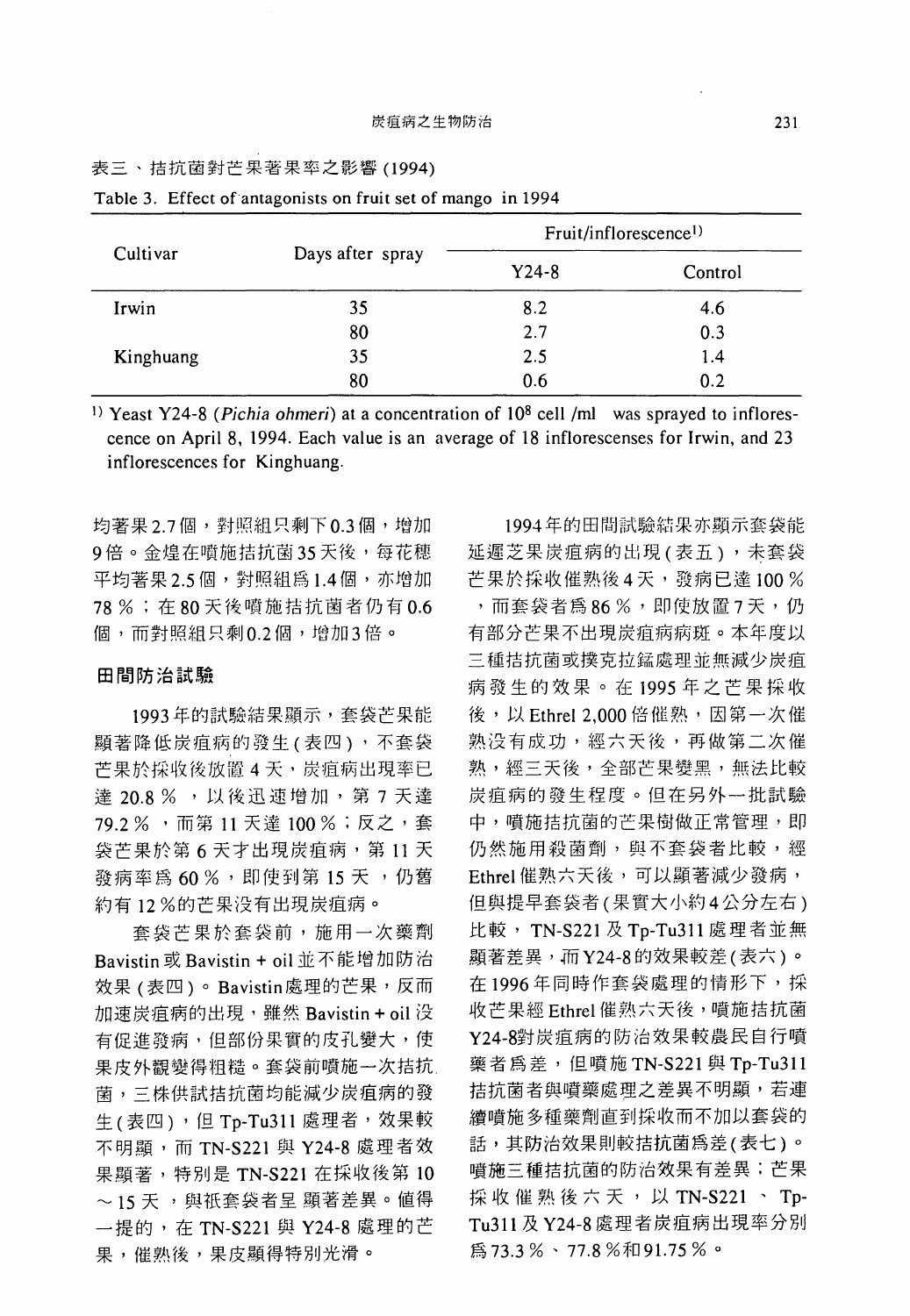1661

表四、田間試驗採收俊芒果之炭痘病發生率(1993)

| Treatment        |                  | Days after harvest |                   |                   |                 |                    |                   |                   |                   |            |                   |         |
|------------------|------------------|--------------------|-------------------|-------------------|-----------------|--------------------|-------------------|-------------------|-------------------|------------|-------------------|---------|
|                  | 4                | 5                  | 6                 | 7                 | 8               | 9                  | 10                | 11                | 12                | 13         | 14                | 15      |
| Bagging          |                  |                    |                   |                   |                 |                    |                   |                   |                   |            |                   |         |
| <b>TN-S221</b>   | $0.0 b^{1}$      | 0.0 <sub>b</sub>   | 3.5c              | 17.1 <sub>b</sub> | 22.1c           | 28.8c              | 28.8 cd           | 30.4c             | 35.5 cd           | 43.9d      | 50.5 <sub>b</sub> | 62.4 b  |
| $Tp-Tu311$       | 0.0 <sub>b</sub> | 0.0 <sub>b</sub>   | 8.3 bc            | 23.3 <sub>b</sub> | $36.7$ bc       | $45.0$ bc          | 48.3 bcd 60.0 b   |                   | $61.7$ bc         | 66.7 bcd   | 76.7 ab           | 83.3 ab |
| $Y24-8$          | 0.0 <sub>b</sub> | 0.0 <sub>b</sub>   | $\cdot$ 3.3 c     | 18.3 <sub>b</sub> | 20.0c           | 23.3c              | 23.3d             | 25.0c             | 30.0 <sub>d</sub> | 53.3 cd    | 75.0 ab           | 75.0 ab |
| <b>Bavistin</b>  | 0.0 <sub>b</sub> | 5.0 <sub>b</sub>   | 35.6 <sub>b</sub> |                   | 52.8 ab 65.2 ab | 75.9 ab            | 75.9 ab           | 84.2 ab           | 84.2 ab           | 84.2 ab    | 92.9a             | 92.9a   |
| Bavistin $+$ oil | 0.0 <sub>b</sub> | 0.0 <sub>b</sub>   | 5.0 <sub>bc</sub> | 31.7 <sub>b</sub> | $48.3$ bc       | 50.0 <sub>bc</sub> | $55.0$ bc         | 71.7 <sub>b</sub> | 73.3 ab           | $76.7$ abc | 78.3 ab           | 83.3 ab |
| Control          | 0.0 <sub>b</sub> | 0.0 <sub>b</sub>   | 23.3c             | 31.7 <sub>b</sub> | 38.3 bc         | 53.3 bc            | 60.0 <sub>b</sub> | 60.0 <sub>b</sub> | $61.7$ bc         | $73.3$ abc | 83.3 a            | 88.3 a  |
| No bagging       |                  |                    |                   |                   |                 |                    |                   |                   |                   |            |                   |         |
| Control          | 20.8a            | 54.2a              | 70.8 a            | 79.2 a            | 91.7a           | 91.7a              | 91.7 a            | 100.0 a           | 100.0 a           | 100.0 a    | 100.0 a           | 100.0 a |

Table 4. Percentage of disease incidence of mango anthracnose from ripening fruit in field trial in 1993

<sup>1)</sup> Means in each column followed by the same letter are not significantly different at P=0.05 according to Duncan's multiple range test.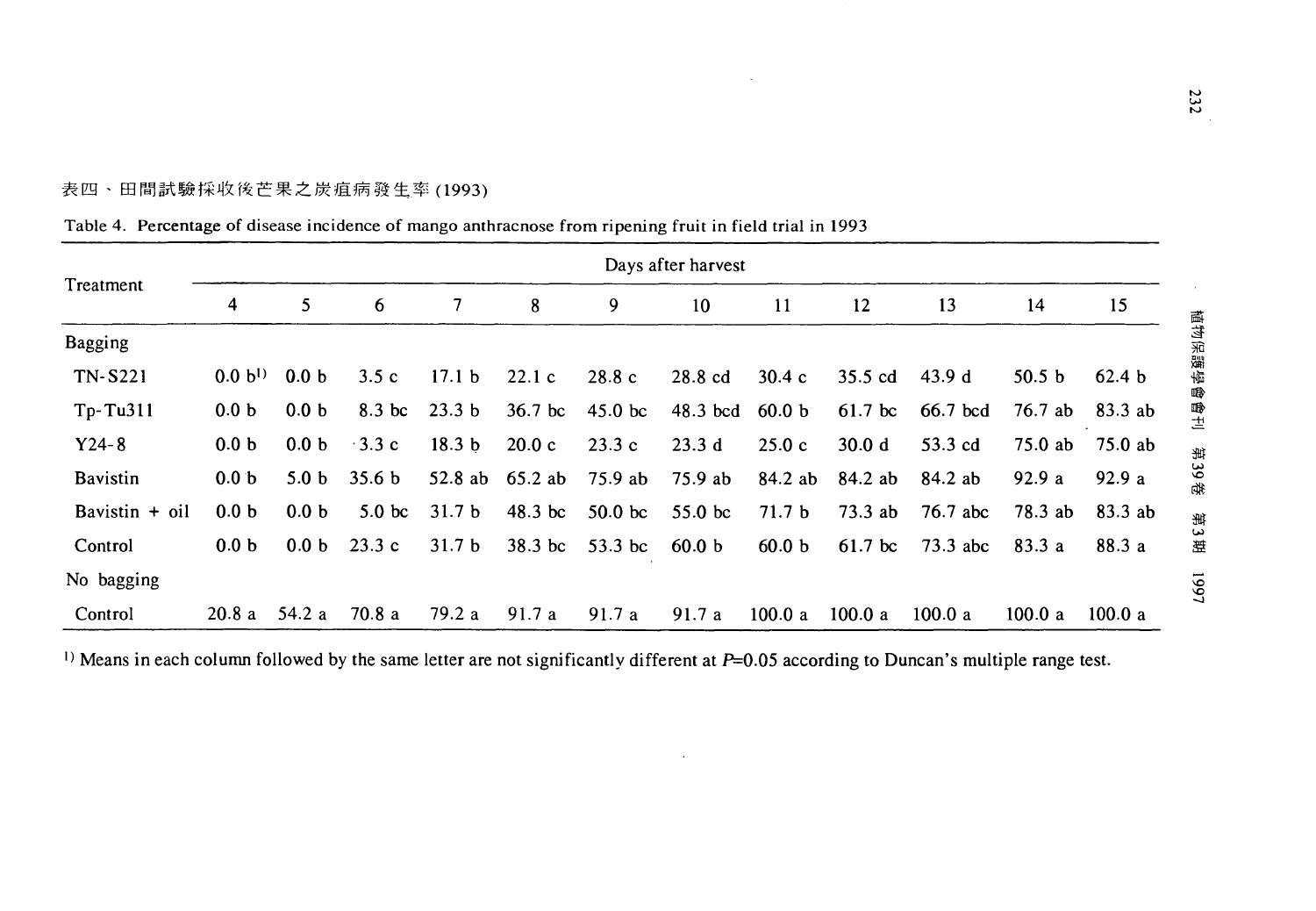|  | 表五、田間試驗採收後芒果之炭疽病發生率 (1994) |  |
|--|----------------------------|--|
|--|----------------------------|--|

|                | Days after harvest |       |       |       |  |  |  |  |  |  |
|----------------|--------------------|-------|-------|-------|--|--|--|--|--|--|
| Treatment      | 4                  | 5     | 6     | 7     |  |  |  |  |  |  |
| Bagging        |                    |       |       |       |  |  |  |  |  |  |
| <b>TN-S221</b> | 92.5               | 98.0  | 98.0  | 100.0 |  |  |  |  |  |  |
| $Tp-Tu311$     | 90.9               | 100.0 | 100.0 | 100.0 |  |  |  |  |  |  |
| $Y24 - 8$      | 86.7               | 100.0 | 100.0 | 100.0 |  |  |  |  |  |  |
| Prochlorate    |                    |       |       |       |  |  |  |  |  |  |
| manganese      | 81.0               | 96.5  | 100.0 | 100.0 |  |  |  |  |  |  |
| Control        | 86.0               | 95.0  | 98.3  | 100.0 |  |  |  |  |  |  |
| No bagging     |                    |       |       |       |  |  |  |  |  |  |
| Control        | 100.0              | 100.0 | 100.0 | 100.0 |  |  |  |  |  |  |

Table 5. Percentage of disease incidence of mango anthracnose from ripening fruit in field trial in 1994

- 表六、田間試驗採收後芒果之炭疽病發 生情形 (1995)
- Table 6. Disease incidence of mango anthracnose from ripening fruit in field trial in 1995

| Treatment      | Percent of spot/fruit $> 15$ |       |  |  |  |  |  |
|----------------|------------------------------|-------|--|--|--|--|--|
|                | $4 \text{ day}^{1}$          | 6 day |  |  |  |  |  |
| Bagging        |                              |       |  |  |  |  |  |
| <b>TN-S221</b> | 32                           | 52    |  |  |  |  |  |
| Tp-Tu311       | 24                           | 50    |  |  |  |  |  |
| $Y24 - 8$      | 25                           | 75    |  |  |  |  |  |
| Early bagging  | 16                           | 48    |  |  |  |  |  |
| No bagging     | 71                           | 91    |  |  |  |  |  |

1) Days after ripening of mango fruit treated with Ethrel.

#### 後熟處理之防病效果

TN-S221、 Tp-Tu311 和 Y24-8 等三 株拈抗菌及殺茵劑 TBZ 處理市場買回的芒 果,與對照組比較,均有減少發病的趨勢 (國一) ,而拈抗菌與 TBZ 的防病效果無 顯著差異,其中 Tp-Tu311 處理者似較 TBZ 處理者的效果為佳。

#### 炭痘病菌對措抗菌反應之比較

測試的三株括抗菌均不會抑制胞子發 芽和附著器形成(表八),而祇有 Tp-Tu311 在培養基上會對芒果炭瘟病菌絲生 長產生抑制圈,而 TN-S221與 Y24-8 菌株 不會有抑制圈出現。措抗菌 Tp-Tu311 種後不同時間加入炭疽病菌,其抑制情形 會有差異(表九) ;接種措抗菌 <sup>48</sup> 小時後 再接種炭痘病茵茵絲所產生的抑制園顯著 大於兩者同時接種者。在抑制圈中央加上 10µl PDB(Potato dextrose broth)時,雖然 抑制園會稍微縮小,但不會消失。在顯微 鏡下觀察, Tp-Tu311 會造成病原茵的發 芽管和附著器普遍膨大變形, TN-S221亦 會造成發芽管畸形,但附著器仍保持正 常,而 Y24-8 很少造成發芽管與附著器變 形,但會緊密貼附在胞子與發芽管周圍。

# 討論

本試驗供試的 4 株拮抗細菌與 5 株拮 抗酵母菌均能顯著抑制芒果炭痘病斑的擴 展, 與抑制香蕉炭疽病斑擴展的結果相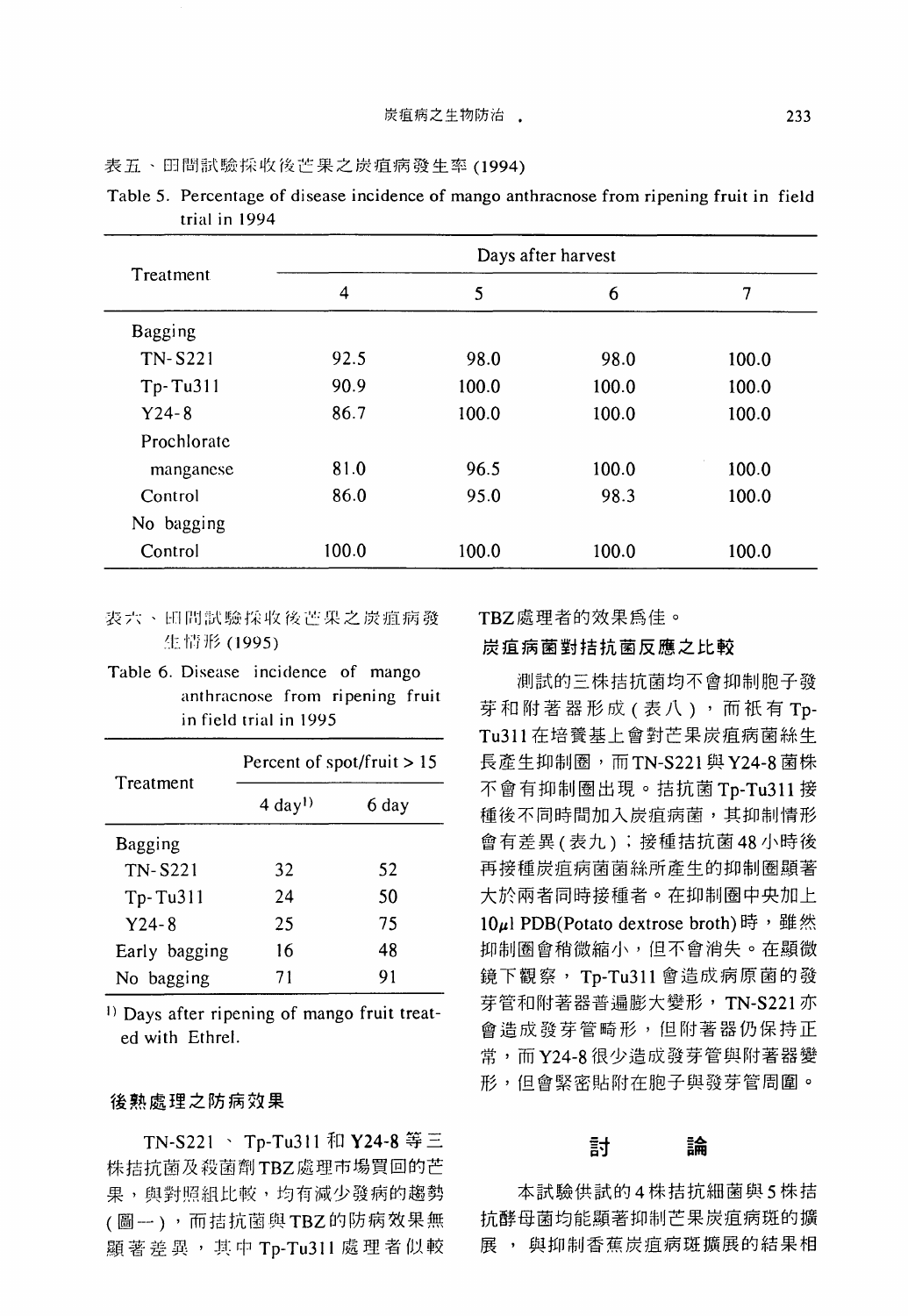表七、措抗菌田間試驗採收後芒果之炭痘病發生情形 (1996)

| Table 7. Percentage of disease incidence of mango anthracnose from ripening fruit in field |  |  |  |  |  |
|--------------------------------------------------------------------------------------------|--|--|--|--|--|
| trial in 1996                                                                              |  |  |  |  |  |

| Treatment                |                 | Days after harvest  |       |  |  |  |  |
|--------------------------|-----------------|---------------------|-------|--|--|--|--|
|                          | Number of fruit | $3 \text{ day}^{1}$ | 6 day |  |  |  |  |
| <b>Bagging</b>           |                 |                     |       |  |  |  |  |
| TN-S221                  | 25              | 49.3                | 73.3  |  |  |  |  |
| Tp-Tu311                 | 18              | 48.1                | 77.8  |  |  |  |  |
| $Y24 - 8$                | 8               | 50.0                | 91.7  |  |  |  |  |
| Fungicides <sup>1)</sup> | 100             | 34.9                | 66.0  |  |  |  |  |
| No bagging               | 83              | 81.3                | 94.3  |  |  |  |  |

1) Fungicides including anthracol, prochlorate manganese, mancozeb and delan were sprayed on the mango trees during the periods from flowering to fruit bagged.



園一、括抗菌處理採收俊芒果對炭瘟病發生之影響。

Fig. 1. Effect of postharvest treatment with antagonists on development of mango anthracnose.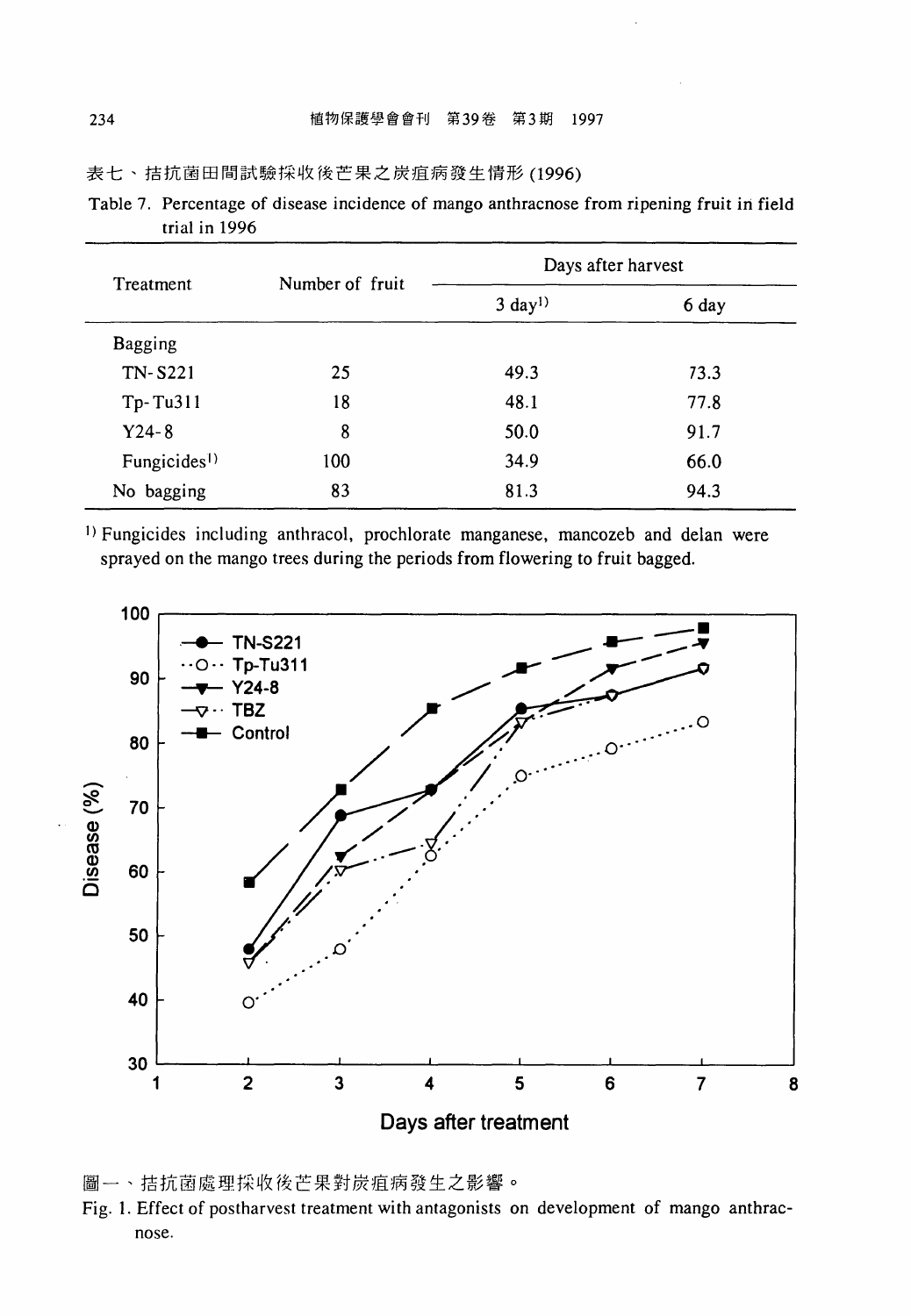| Antagonist added after |                   | Spore germination ( $\%$ ) |         |         | Appressorium formation $(%)$ |        |  |  |  |
|------------------------|-------------------|----------------------------|---------|---------|------------------------------|--------|--|--|--|
| spore inoculation      | <b>TN-S221</b>    | $Tp-Tu311$                 | $Y24-8$ | TN-S221 | $Tp-Tu311$                   | Y24-8  |  |  |  |
| 0 <sub>hr</sub>        | $98.7 a^{1}$      | 37.8a                      | 79.6 a  | 68.0 a  | 8.7a                         | 62.1a  |  |  |  |
| 4 <sub>hr</sub>        | 94.6 <sub>b</sub> | 44.5 a                     | 73.9a   | 65.2a   | 22.8a                        | 54.0 a |  |  |  |
| 6 <sub>hr</sub>        | $96.1$ ab         | 37.8a                      | 55.5 a  | 62.5a   | 10.6a                        | 48.6a  |  |  |  |
| Control                | 99.5a             | 45.3a                      | 58.0 a  | 58.3 a  | 17.4a                        | 45.3a  |  |  |  |

表八、措抗菌對芒果炭瘟病菌胞子發芽及附著器形成之影響

Table 8. Effect of antagonists on condial germination and appressorial formation of mango anthracnose fungus

1) Means in each antagonist isolate followed by the same letter are not significantly different at P=*0.05* according to Duncan's multiple range test.

#### 表九、拾抗菌對芒果炭痘病茵茵絲在 POA 平板生長之抑制情形

|       |  |  |  | Table 9. Effect of antagonists on mycelial growth of mango anthracnose fungus on PDA |  |  |
|-------|--|--|--|--------------------------------------------------------------------------------------|--|--|
| plate |  |  |  |                                                                                      |  |  |

| Mycelium added after<br>antagonist inoculation | Inhibition zone (mm) |              |       |
|------------------------------------------------|----------------------|--------------|-------|
|                                                | TN-S221              | $Tp-Tu311$   | Y24-8 |
| 0 <sub>hr</sub>                                | 0                    | $41.0 b^{1}$ |       |
| $24$ hr                                        | O                    | $51.5$ ab    |       |
| 48 hr                                          | 0                    | 67.5 a       |       |

1) Means in each antagonist isolate followed by the same letter are not significantly different at  $P= 0.05$  according to Duncan's multiple range test.

(8) 。其中效果較穩定的 P. f1 *uorescens*   $(TN-S221) \cdot B$ . *subtilis*  $(TP-Tu311) \not\& P$ . *ohmeri* (Y24-8) 等三個菌株做採收後芒果 的防腐處理,其效果與殺菌劑 TBZ 沒有顯 著差異,均有減少發病的趨勢。此3株拮 抗菌於 1993~1996 在玉井芒果園作生物 防治試驗,均有減少採收芒果炭瘟病發生 的趨勢,但施用方法及年度不同,其防治 效果的變異六,其中以 P. f1 *uorescens*  (TN-S221) 效果較為穩定,而 B. *subtilis*  (Tp-Tu311) 與 P. ohmeri (T24-8) 的效果較 不穩定。 Koomen & Jeffries(17,18) 根據對 芒果炭瘟病菌胞子發芽與茵絲生長的抑制

情形,篩選出強抑制力的拈抗菌 B. *cereus*  (Isolate 204)  $R$  P. fluorescens (Isolate 558)  $\cdot$ 株措抗菌做採收芒果俊熟處理亦有減 少炭瘟病發生的趨勢,但其中對胞子發芽 具最強抑制能力的 Isolate <sup>558</sup> 做田間生物 防治試驗,卻不能有效防治芒果炭痘病。 他們將此種生物防治失敗的原因歸於 Isolate 558 施用於田間會迅速死亡, 無法 建立有效的拮抗菌族群(16)。

Leben<sup>(19)</sup> 認為拮抗菌在田間生物防治 效果不穩定的原因,主要受環境因子變化 及拮抗菌生物特性的影響,這些因素使拮 抗菌在田間迅速死亡,導致防治失敗,例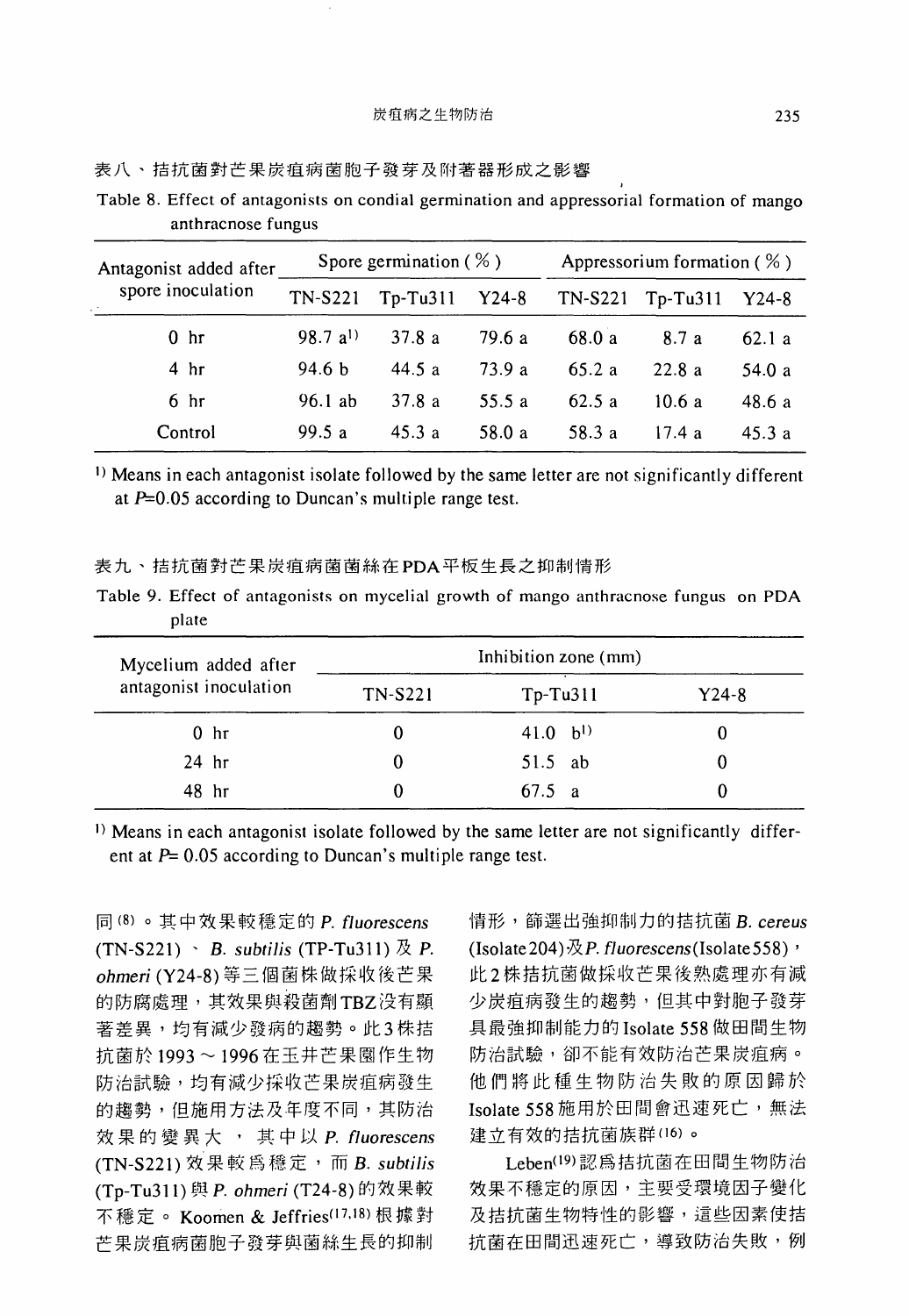如他們將措抗菌株 A180 於田間噴施在胡 瓜葉片經一天後, 拮抗菌的存活率低於 1 % (20) 。我們的試驗結果顯示田間生物防 治失敗的原因除了上述因素外,病原菌的 族群密度可能亦扮演著重要角色。因 1993 年只在套袋前噴施一次括抗菌,對採收後 芒果炭疽病有顯著的防治效果(表四), 但1994年的防治效果並不理想(表五), 若以被有套袋而不施用括抗菌的對照組做 比較,顯然地, <sup>1994</sup> <sup>1993</sup> 年發病嚴 重;即可能 <sup>1994</sup> 年的病原菌密度較 <sup>1993</sup> 年為高。本試驗所使用的9株拮抗菌在抑 制香蕉炭痘病斑擴展試驗中,發現其抑制 效果隨著病原菌胞子濃度增加而降低;另 外在田間試驗亦發現,當對照組炭疽病斑 出現較多時,拮抗菌的防治效果會降低(8)。 此意昧著當病原菌密度高時,生物防治效 果不彰。

比較括抗菌與殺菌劑在三年的田間防 治試驗之防病效果, 在1993年, 3 株拮 抗菌的防病效果顯著優於 Bavistin Bavistin 加礦物油的處理; 1994年之拮抗 菌效果與 Prochlorate manganese 效果相 當,但 <sup>1996</sup> 年之措抗菌防病效果則遜於 殺菌劑。造成這些結果不一致的原因可能 與使用藥劑種類、噴藥次數及病原菌密度 或抗藥菌系出現有關。我們在另外試驗發 現芒果炭痘病菌部份菌株已對 Bavistin 生抗藥性(莊再揚,未發表資料),此可 能為 <sup>1993</sup> 年噴施 Bavistin 之防治效果較差 的原因; <sup>1994</sup> 年可能因病原菌密度較 高,以致括抗菌與殺菌劑均不能有效防治 炭痘病,導致兩者之間沒有顯著差異; <sup>1996</sup> 年措抗菌每月噴施一次,但化學防治 由農民自行噴藥,約每10~14天噴藥一 次,可能較密集的噴藥,以致藥劑處理的 效果較措抗菌處理者為佳;如果兩者處理 的噴施次數相同,也許括抗菌與殺菌劑防 病效果沒有顯著差異,唯是否真的如此, 則需進一步的試驗證明。 Koomen &

Jeffries $^{(17)}$ 由芒果組織分離的拮抗菌 B. *cereus* (lsolate 204) P. *fl uorescens*  (Isolate 558), 做採收後芒果處理, 可以 減少炭痘病的發生,但田間施用卻無防病 效果,不過他們認為若能大量篩選措抗 菌,芒果炭痘病之生物防治仍具有實用的 潛能(16) 。 Andrews<sup>(5)</sup> 認為妥規劃拮抗菌 篩選策略,可增加括抗菌生物防治的效 果。本試驗所使用的括抗菌是以二段式方 法篩選出來 (8) 。即在培養基上具措抗作用 的微生物,每10株混合為一組,測試對 香蕉炭痘病斑的抑制效果,選取有抑制效 果的組合,再測定每組合中個別微生物對 炭痘病斑的抑制效果,如此篩選出有效的 括抗菌,其在田間蕉園施用後,亦能穩定 而有效的減少採收蕉果俊熟後的炭痘病斑 數。此種二段式篩選出措抗菌的防病效果 較為穩定,可能為此措抗菌較組合中其他 的微生物具較強的競爭能力,否則在第一 階段的 <sup>10</sup> 個菌株混合測試就無法表現出 防病效果。由於在第二階段篩選出的措抗 菌較具競爭優勢,在田間施用時,對施用 環境中的其他微生物亦可能有較佳的競爭 能力,而表現出較穩定的生物防治效果, 因此本試驗在芒果園施用防治炭疽病,仍 能表現出與殺菌劑相當的防治效果。此 外, Tp-Tu311 對 Rhizoctonia solani 引起 的苗立枯病亦有穩定的防治效果(莊再 揚,未發表資料),相反的, Spalding(28) 以對核果類褐腐病 (Brown rot) 具良好防治 效果的 B. *subtilis* strain B3 處理後熟芒 果,卻無防病效果。

本試驗顯示 B. subtilis (Tp-Tu311)、 *P. fluorescens* (TN-S221) 及 *P. ohmeri* (Y24-8) 對芒果炭痘病的生物防治機制可 能不同。因在培養基上, Tp-Tu311 會對 芒果炭疽病菌產生明顯的抑制圈,且此抑 制園不會因添加營贅而消失,又在顯微鏡 下觀察,它可讓胞子的發芽管和附著器產 生變形; TN-S221 雖不會產生明顯的抑制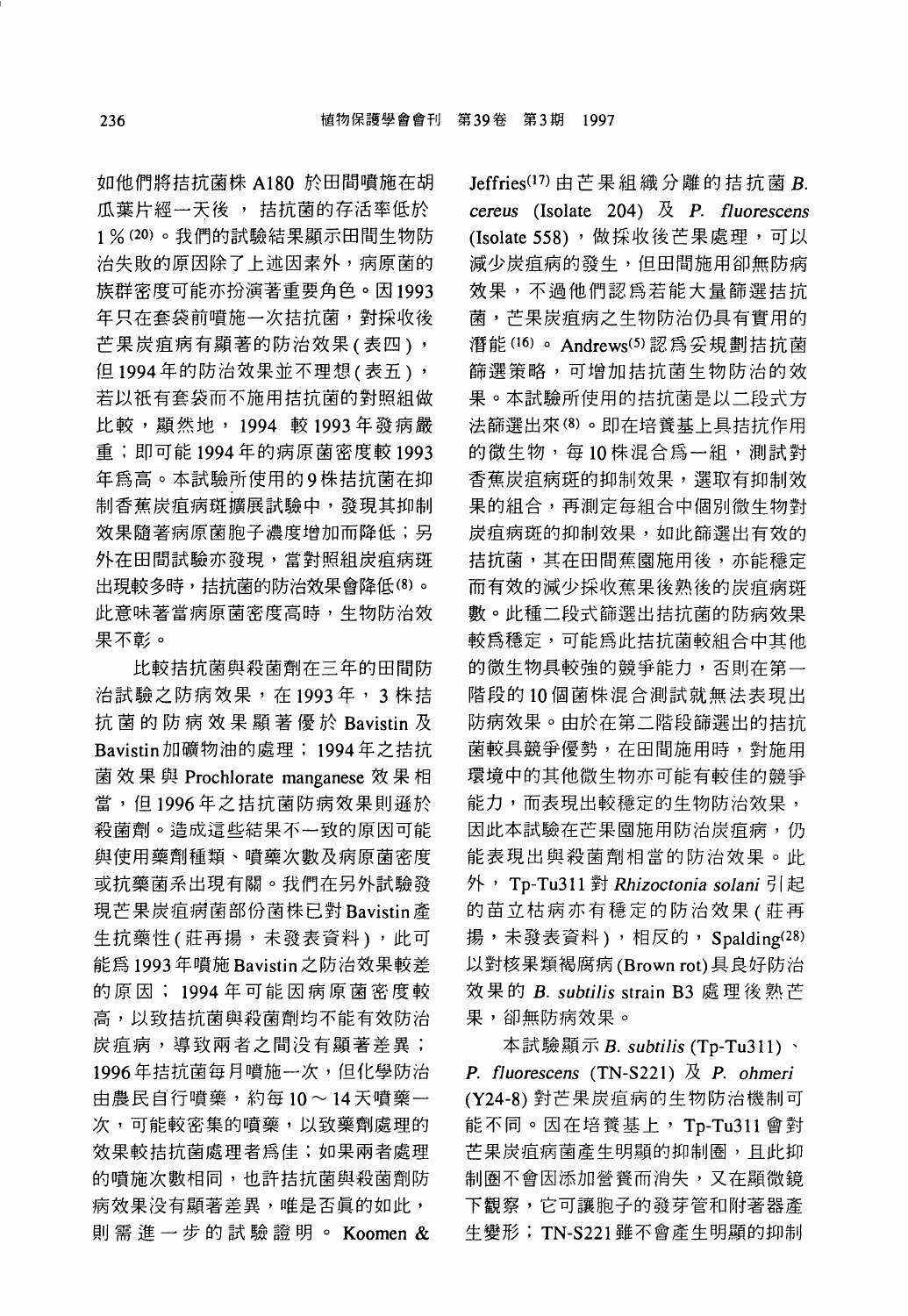圈,亦無法由其培養濾液中偵測到 Pyrrolnitrin 的產生(莊再揚,未發表資料),但 亦會讓發芽管產生畸形: Y24-8 亦不會產 生抑制圈,而且對發芽管與附著器形成幾 乎不造成影響,但會成群緊密貼附在發芽 管的問圈。因此 Tp-Tu311 的防病機制可 能為抗生作用 (antibiosis) , Y24-8 則可能 為競爭作用 (competition), 而 TN-S221雖 然無法使偵測到 Pyrrolnitrin 抗生物質的產 生,但會議發芽管畸形,亦可能產生其他 抗生物質或酵素,故其主要作用機制應為 競爭作用,但可能亦有抗生作用參與 Koomen & Jeffries 所分離的拮抗菌 P. fluorescens (Isolate 558), 亦不能產生抗生物 質,但會產生 siderophore 競爭營養 (16)。 Droby & Chalutz(IO) 綜合論述後熟病害的 生物防治機制,認為 B. subtilis 之作用機 制為抗生作用, P. fluorcecens 亦為抗生作 用,而酵母菌則為競爭作用,其中酵母菌 P. guilliermondii 不僅競爭果實傷口處的營 養,亦會環繞附著在病原菌菌絲周圍,產 生細胞授分解酵素,使茵絲衰弱變形。

酵母菌 Y24-8 噴施於愛文與金煌芒果 花穗,能顯著提高著果率,其部份原因可 能其對炭疽病菌具拮抗作用,減少病原菌 的侵入感染,另外原因可能此菌株在液體 培養基上會產生特殊味道,能誘引授粉昆 蟲,增加果實的受粉率。目前芒果園是以 放置腐魚誘引綠蠅產卵增加其後代,以增 加果實受粉率 (林宗賢&吳文哲,未發表 資料),然這種方法會產生惡臭,影響果 園周遭的環境品質,將來若能開發 Y24-8 使用,也許可以取代目前放置腐魚的方 法,改善環境品質。

綜觀四年的試驗結果, P. fluorescens (TN-S221 )的防病效果較為穩定 *B. subtilis* (Tp-Tu311 )次之,而 P. *ohmeri*  (Y24-8) 的效果較差。但芒果開花時若噴 Y24-8 '卻可顯著提高著果率,因此這 3株拮抗菌具有實用的潛能,將來可能取

代部份殺菌劑的使用,成為芒果炭疽病綜 合防治策略中的一環。

# 謝<br>謝 辭

本研究由行政院農業委員會補助經費 (82科技-2.3-糧-03(16-1)、83科技-2.4-糧-27(6-1) 84科技-2.4-糧-23(3-1) 85科 技-1.6-糧-28(3-1)),選此誌謝。

### 引用文獻

- 1.安寶貞、黃瑞卿、陳茂發 1994 環 境因子對檬果炭瘟病發生之影響。植 病會刊 3:34-44。
- 2. 安寶貞、陳茂發、黃瑞卿 1997 氣 象因子與檬果炭疽病及黑斑病發生生 態之影響。氣象因子與作物病蟲害發 生研討會論文專輯 29-40 頁。杜金 池、楊純明 主編。中華農業氣象學會 出版。台中縣霧峰鄉。
- 3. 楊秀珠、呂理燊 1988 檬果炭疽病 菌之形態與生理性質。植保會刊 30:  $325 - 336$   $\circ$
- 4. 翁豐嶽、莊再揚 1995 台灣芒果炭 痘病菌之分群。植保會刊 37: 295-  $309°$
- 5. Andrews, 1. H. 1985. Strategies for selecting antagonistic microorganisms in relation to biological control. Pages 31-44 *in:* Biological Control on the Phylloplane. C. E. Windels & S. E. Lindow, eds. APS Press, St. Paul, Minnesota.
- 6. Chalutz, E. , and Wilson, C. L. 1990. Postharvest biocontrol of green and blue mold and sour rot of citrus fruit by *Debaryomyces hansenii.* Plant Dis. 74: 134-137.
- 7. Chalutz, E., Ben-Arie, R., Droby, S.,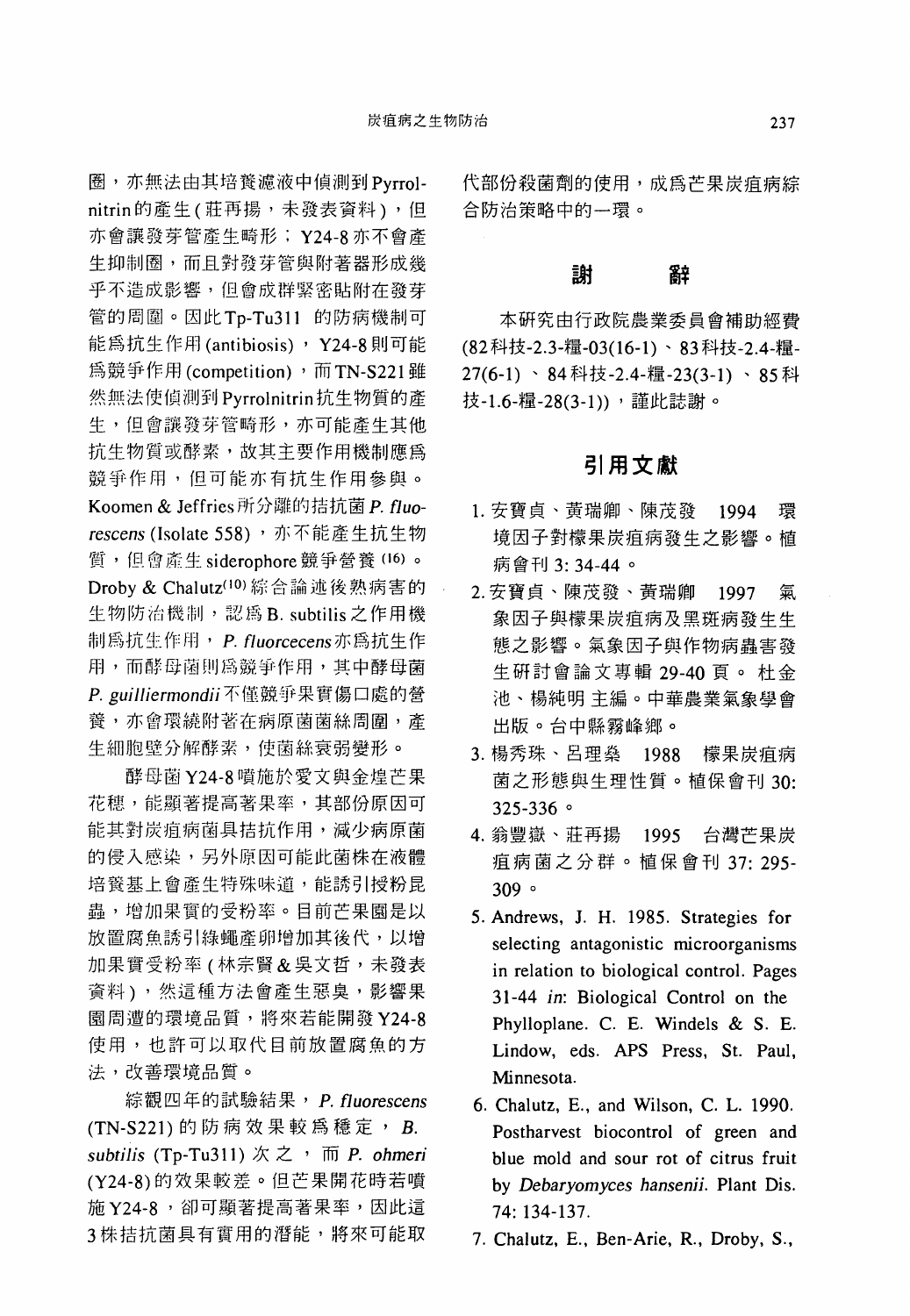Cohen, L., Weiss, B., and Wilson, C. L. 1988. Yeasts as biocontrol agents of post-harvest diseases of fruits. Phytoparasitica 16: 69.

- 8. Chuang, T. Y. , and Yang, H. J. 1993. Biological control of banana anthracnose. Plant Pathol. Bull. 2: 71-77.
- 9. Cook, J. R., and Baker, K. F. 1983. The Nature and Practice of Biologucal Control of Plant Pathogens. APS Press, St. Paul, Minnesota. 539 pp.
- 10. Droby, S. , and Chalutz, E. 1994. Mode of action of biocontrol agents of postharvest disease. Pages 63-76 *in:*  Biological Control of Postharvest Diseases: Theory and Practice. C. L. Wilson & M. E. Wisniewski, eds. CRC Press, Boca Raton.FL.
- 11. Eckert, J. W., and Ogawa, J. M. 1985. The chemical control of postharvest diseases: subtropical and tropical fruits. Annu. Rev. Phytopathol. 23: 421-454.
- 12. Jacobsen, B. J., and Backman, A. 1993. Biological and cultural plant disease control: alternatives and supplements to chemicals in IPM systems. Plant Dis.77: 311-315.
- 13. Janisiewicz, W. J. 1988. Biological control of diseases of fruits. Pages 153- 166 *in:* Biocontrol of Plant Diseases, Vol. 2. N. C. Mukergii and K. L. Grag, eds. CRC Press, Boca Raton. FL.
- 14. Janisiewicz, W. J. 1988. Biocontrol of postharvest diseases of apples with antagonist mixture. Phytopathology 78: 194-198.
- 15. Janisiewicz, W. L., and Roitman, J. 1988. Biological control of blue mold and gray mold on apple and pear with

*Pseudomonas cepacia.* Phytopahtology 78: 1697-1700.

- 16. Jeffries, P., and Koomen, I. 1992. Strategies and prospects for biological control of diseases caused by Colletotrichum. Pages 337-357 in: Colletotrichum: Biology, Pathology, and Control. J. A. Bailey and M. J. Jeger, eds. CAB International, UK.
- 17. Koomen, J., and Jeffries, P. 1993. Effect of antagonistic microorganisms on the post-harvest development of *Colletotrichum gloeosporiodes* on mango. Plant Pathology 42: 230-237.
- 18. Koomen, 1., Dodd, J. C. , Jeger, M. J. , and Jeffries, P. 1990. Post-harvest biocontrol of anthracnose disease of mangoes. Journal of the Science of Food and Agriculture 50: 137-138.
- 19. Leben, C. 1985. Introductory remarks: biological control strategies in the phylloplane. Pages 1-5 in: Biological Control on the Phylloplane. C. E. Windels & S. E. Lindow, eds. APS Press, St. Paul, Minnesota.
- 20. Leben, C., Daft, G. C., Wilson, J. D., and Winter, H. F. 1965. Field tests for disease control by an epiphytic bacterium. Phytopathology 55: 1375-1376.
- 21. McLaughlin, R. J., Wilson, C. L., Droby, S., Ben-Arie, R. , and Chalutz, E. 1992. Biological control of postharvest diseases of grape, peach, and apple with the yeasts *Kloeckera apiculata* and *Candida guilliermondii.* Plant Dis. 76: 470-473.
- 22. Nelson, M. R. 1989. Biological control: the second century. Plant Dis. 73: 616.
- 23. Norman, C. 1988. EPA sets new policy on pesticides canker control of stone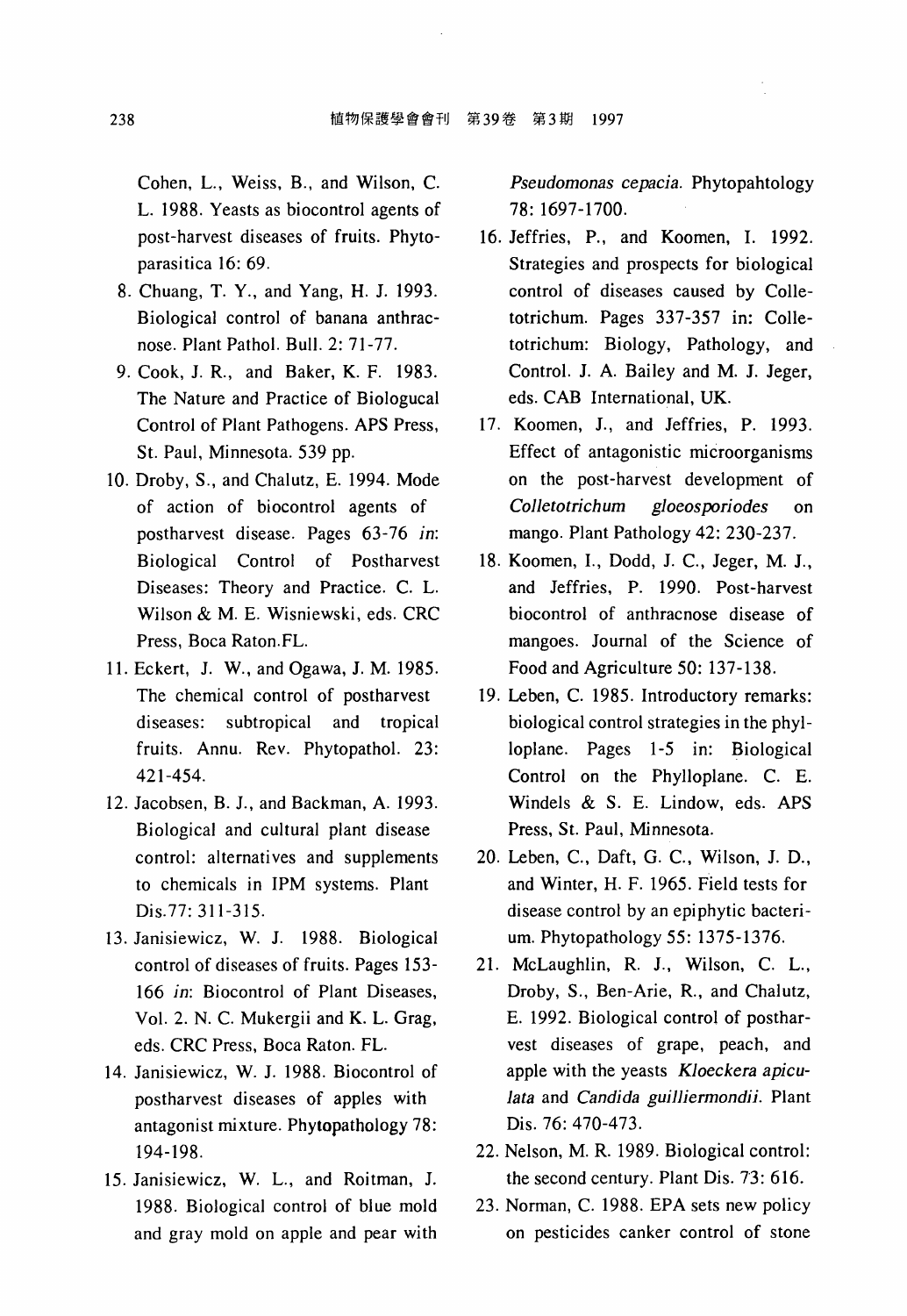fruit brown rot by *Bacillus subtilis.*  Plant Dis. 68: 753-756.

- 24. Ploetz, R. C., Zentmyer, G. A. , Nishijima, W. T., Rohrbach, K. G., and Ohr, H. D. 1994. Compendium of Tropical Fruit Diseases. APS Press, St. Paul, Minnesota. 88 pp.
- 25. Robert, R. C. 1990. Postharvest biological control of gray mold of apple by *Cryptococcus Jaurentii.* Phytopatholo- $\cdot$  gy 89: 526-530.
- 26. Singh, V. , and Deverrall, B. J. 1984. *BaciJJus subtilis* as a control agent against fungal pathogens of citrus fruit. Trans. Br. Mycol. Soc. 83: 487-490.
- 27. Spalding, D. H. 1982. Resistance of mango pathogens to fungicides used to control postharvest diseases. Plant Dis. 66: 1185-1186.
- 28. Spalding, D. H. 1986. Evaluation of various treatments for control of postharvest decay of Florida mangoes. Proc. Florida State Hort. Soc. 99: 97- 99.
- 29. Wilson, C. L. , and Pusey, P. L. 1985. Potenüal for biological control of postharvest plant diseases. Plant Dis. 69: 375-378.
- 30. Wilson, C. L., and Wisniewski, M. E. 1989. Biological control of postharvest diseases of fruits and vegetables: an emerging technology. Annu. Rev. Phytopathol. 27: 425-441.
- 31. Wilson, C. L., Franklin, J. D., and Pusey, P. L. 1987. Biological control of Rhizopus rot of peach with *Enterobacter* c1*oacae.* Phytopathology 77: 303-305.